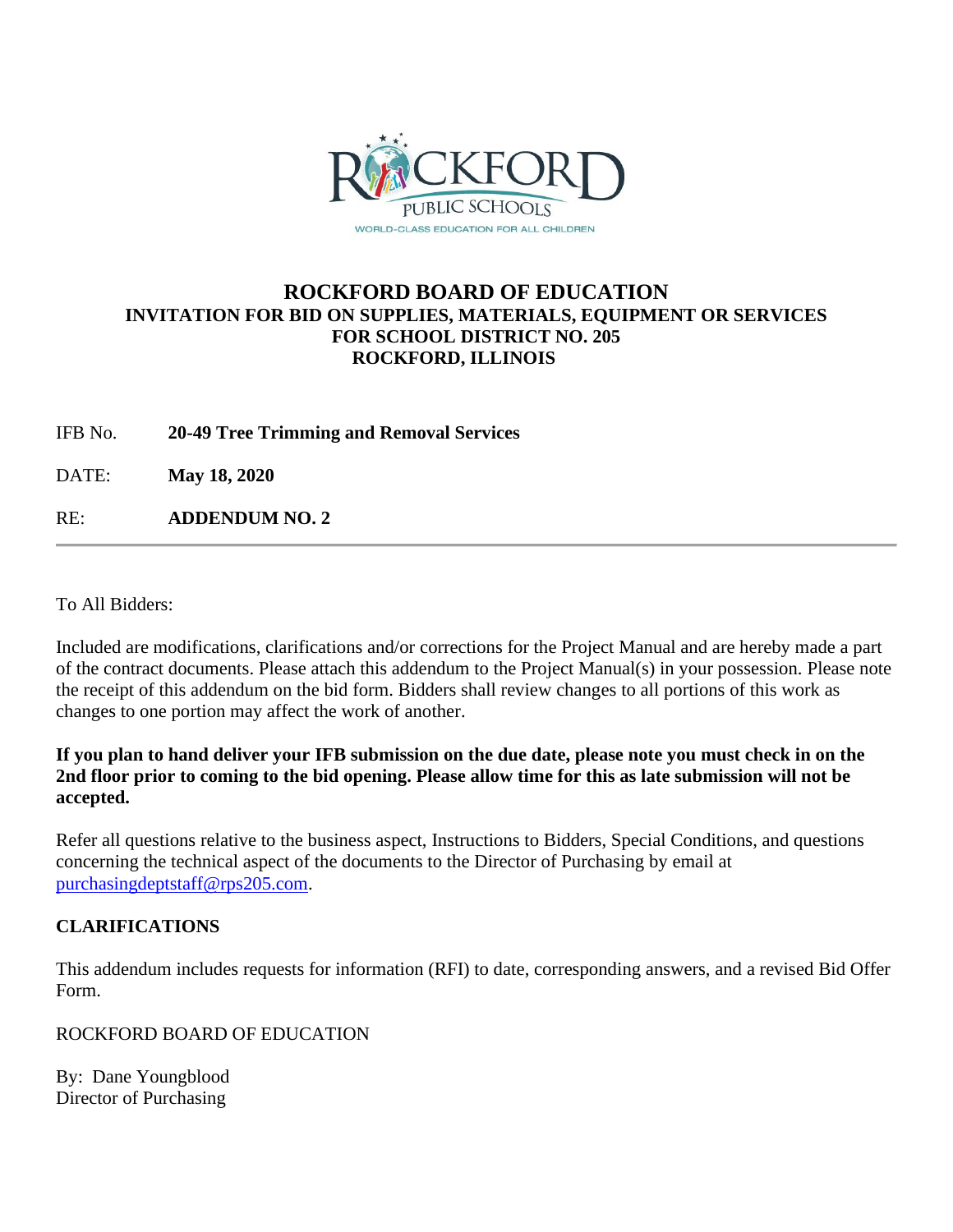## **CLARIFICATIONS**

Below are questions from the pre-bid meeting and corresponding answers.

- 1. The Bid Offer Form 2.1-2.3 is requesting "journeyman" hourly rate. Is the request for a foreman rate? a. No, the request is for a journeyman rate as defined by the Illinois Department of Labor.
- 2. For #3.2-3.8 the unit of measure is asking "per year". Is the request for "per inch of dbh" or "per tree"?
	- a. The unit of measure is "per tree". A revised Bid Offer Form is included in this addendum. Bid submissions must include the updated form.